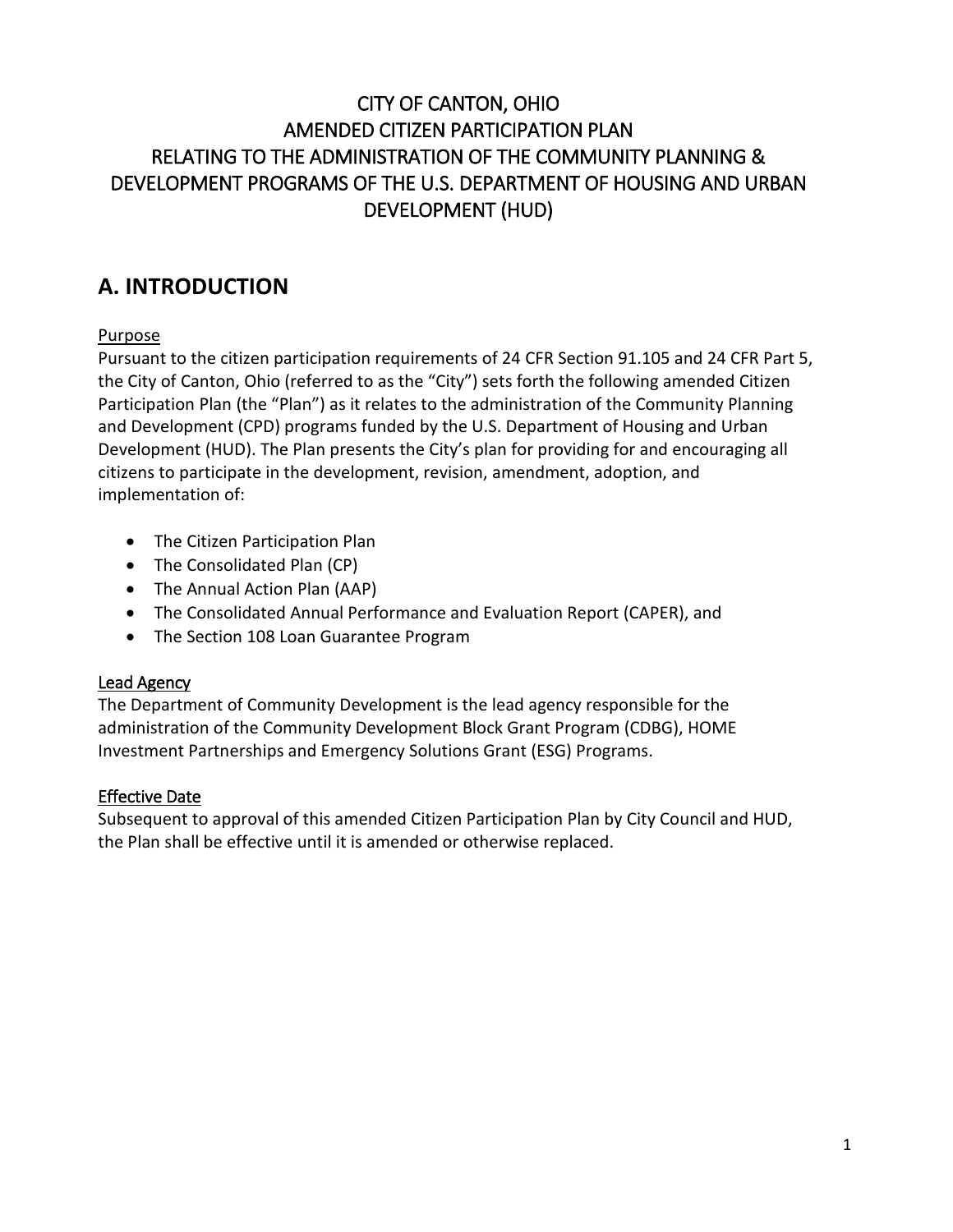# **B. ENCOURAGEMENT OF CITIZEN PARTICIPATION**

## General

The City citizen participation plan provides for and encourages its citizens…"to participate in the development of the consolidated plan, any substantial amendment to the consolidated plan, and the performance report. These requirements are designed especially to encourage participation by low- and moderate-income persons, particularly those persons living in areas designated by the jurisdiction as a revitalization area or in a slum and blighted area and in areas where CDBG funds are proposed to be used, and by residents of predominantly low- and moderate-income neighborhoods, as defined by the jurisdiction…" 24 CFR 91.105 (a)(2)(i)

With respect to the public participation initiatives included in this Plan, the City will take appropriate actions to encourage the participation of all its citizens, including minorities, non-English speaking persons, and persons with disabilities, as described below.

## Low- and Moderate-Income Persons

Whenever possible, the City will conduct at least one public meeting in a neighborhood that contains at least 51% low- and moderate-income residents, based on current HUD data, during the development of the Consolidated Plan and the Annual Action Plan. In the event of a disaster the City will follow guidance issued by HUD.

## Non-English Speakers

The City of Canton recognizes the need to undertake reasonable actions to facilitate the participation of persons with limited English proficiency. According to the United States Census Bureau, 4.6% of Canton's residents are Hispanic or Latino and 4.8% of households do not speak English at home. The City will undertake all reasonable actions necessary to allow such persons to participate in the community development process. Such actions may include the provision of an interpreter and/or the provision of materials in the appropriate language or format for persons with Limited English Proficiency.

## Persons with Disabilities

To encourage the participation of persons with disabilities, the City will continue to include the following language in all public meeting notices published in the Repository:

*The City of Canton will make reasonable accommodations and services necessary for sensory-impaired and disabled citizens at the public meeting. Additionally, translation services may be offered upon request and availability. Persons requiring such accommodations/services should contact the City at least five working days in advance of the meeting.*

The City will conduct all in person public meetings in locations that are handicappedaccessible, when available. Generally, meetings will be held at City Hall, which is centrally located and handicap accessible. City Hall is located in a census tract with a high concentration of both minority persons and low income persons. Additional meetings will be held within or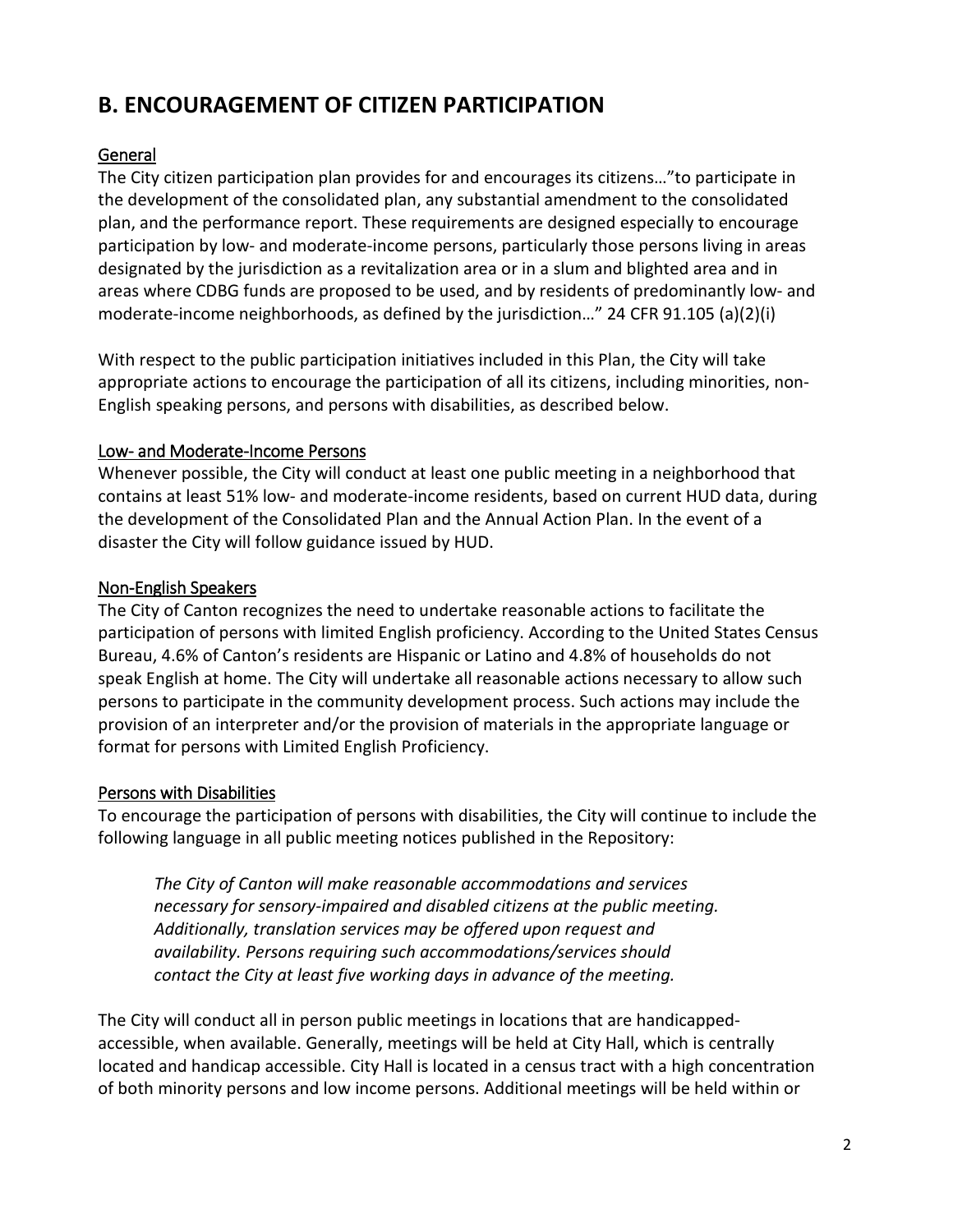near the target areas, at times affording participation by the most affected residents, as requested. Meetings may be held virtually.

#### Organizations and Agencies

The City encourages the participation of local and regional institutions, the Continuum of Care, businesses, developers, nonprofit organizations, philanthropic organizations, and communitybased and faith-based organizations in the process of developing, revising, amending, adopting and implementing all documents covered by this Plan. This will be achieved through stakeholder interviews, focus groups and/or public meetings.

## Local Public Housing Authority

The City encourages, in consultation with Stark Metropolitan Housing Authority (SMHA), the participation of residents of any public housing developments located within the City, in the process of developing, revising, amending, adopting and implementing the documents covered by this Plan. The City will provide information to the executive director of SMHA about the Consolidated Plan activities related to the public housing developments and communities so that SMHA can make this information available at the annual public hearings required for its Public Housing Authority Agency Plan.

## Public Notices

To the greatest extent possible, public review/comment periods and public hearings held in the process of developing, revising, amending, adopting and implementing the documents covered by this Plan shall be advertised in the Repository no less than seven days before the public hearing is held. In the event of a disaster the City will follow guidance issued by HUD.

## Public Hearings

In accordance with 24 CFR 91.105(e)(1), the City will hold "at least two public hearings per year to obtain residents' views and to respond to proposals and questions, to be conducted at a minimum of two different stages of the program year. Together, the hearings must address housing and community development needs, development of proposed activities, proposed strategies and actions for affirmatively furthering fair housing, and a review of program performance." Per 105(e)(2), at least one of the hearings will be held before the proposed consolidated plan is published for comment.

To the greatest extent possible, all public hearings will be scheduled at times and locations that are convenient for potential and actual program beneficiaries, and with accommodation for persons with disabilities and non-English speakers in accordance with this Plan. Meetings may be held virtually. In the event of a disaster the City will follow guidance issued by HUD.

To accommodate social distancing and stay-home orders, both the mega waiver and the CARES Act allow public hearings to be held virtually for 2019 and 2020 plans. As a result of the COVID-19 Pandemic and the availability of CARES Act Funds, the review period will be reduced to 5 days, including weekends.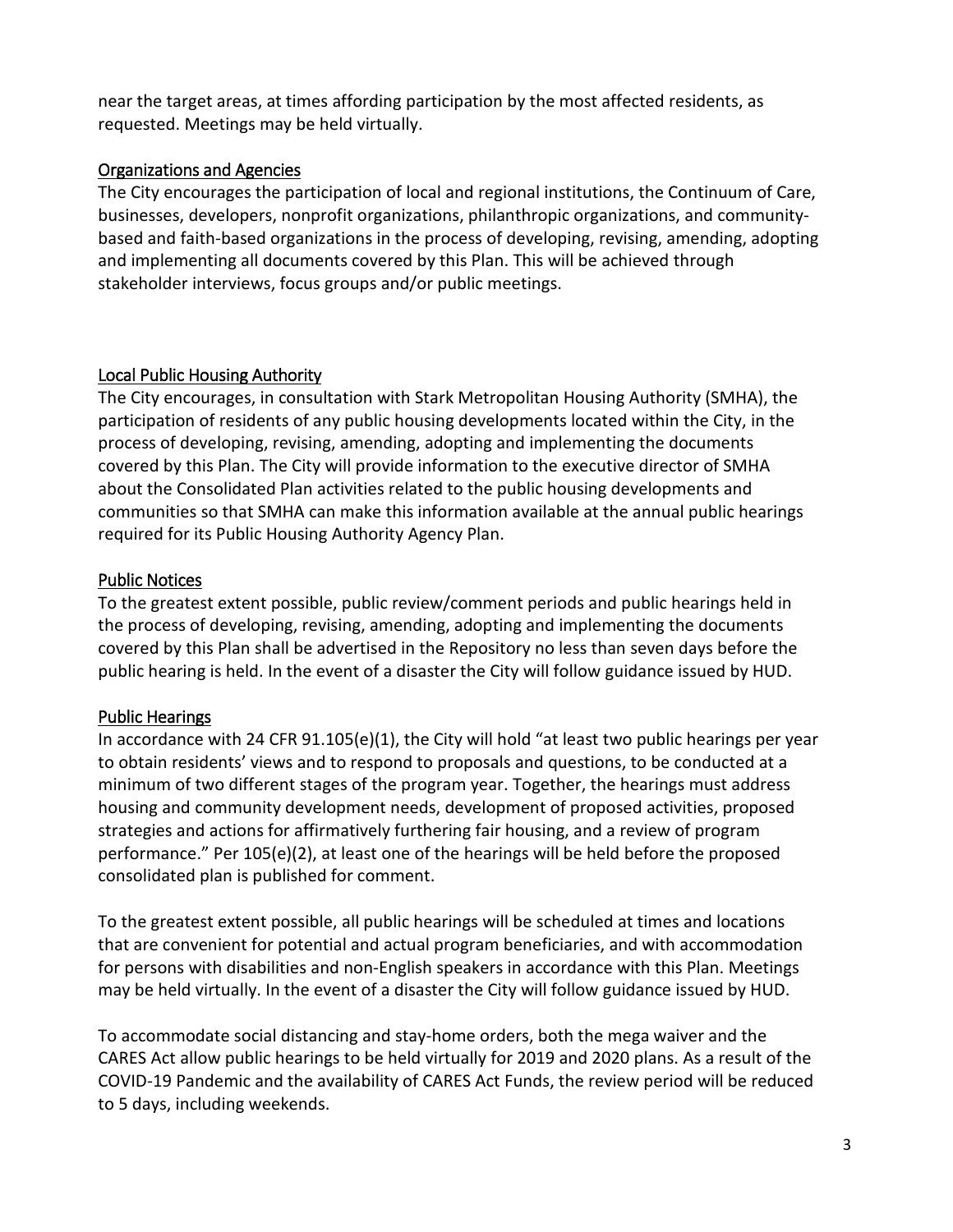#### Technical Assistance

City CDBG/HOME/ESG staff are available to assist organizations and other eligible individuals that are interested in submitting a proposal to obtain funding through the CDBG/HOME/ESG programs. All potential applicants are strongly encouraged to contact the Department of Development for technical assistance before initiating a funding request application.

#### Online Access

The City will post draft copies and final copies of all documents covered by this Plan on its website accessible at [www.cantonohio.gov/development.](http://www.cantonohio.gov/development)

#### Other Engagement Techniques

The Plan may be amended as the City continues to gain access to technology that improves the avenues of participation by its residents.

#### City Contact Person

All communication regarding the Plan, the Consolidated Plan, the Annual Action Plan, the CAPER, comments, complaints, reasonable accommodation for disabled persons, translation services, or other elements shall be directed to: Director of Community Development, 218 Cleveland Ave SW, 5th Floor, Canton, Ohio 44702; Phone: (330) 489-3344; communitydevelopment@cantonohio.gov.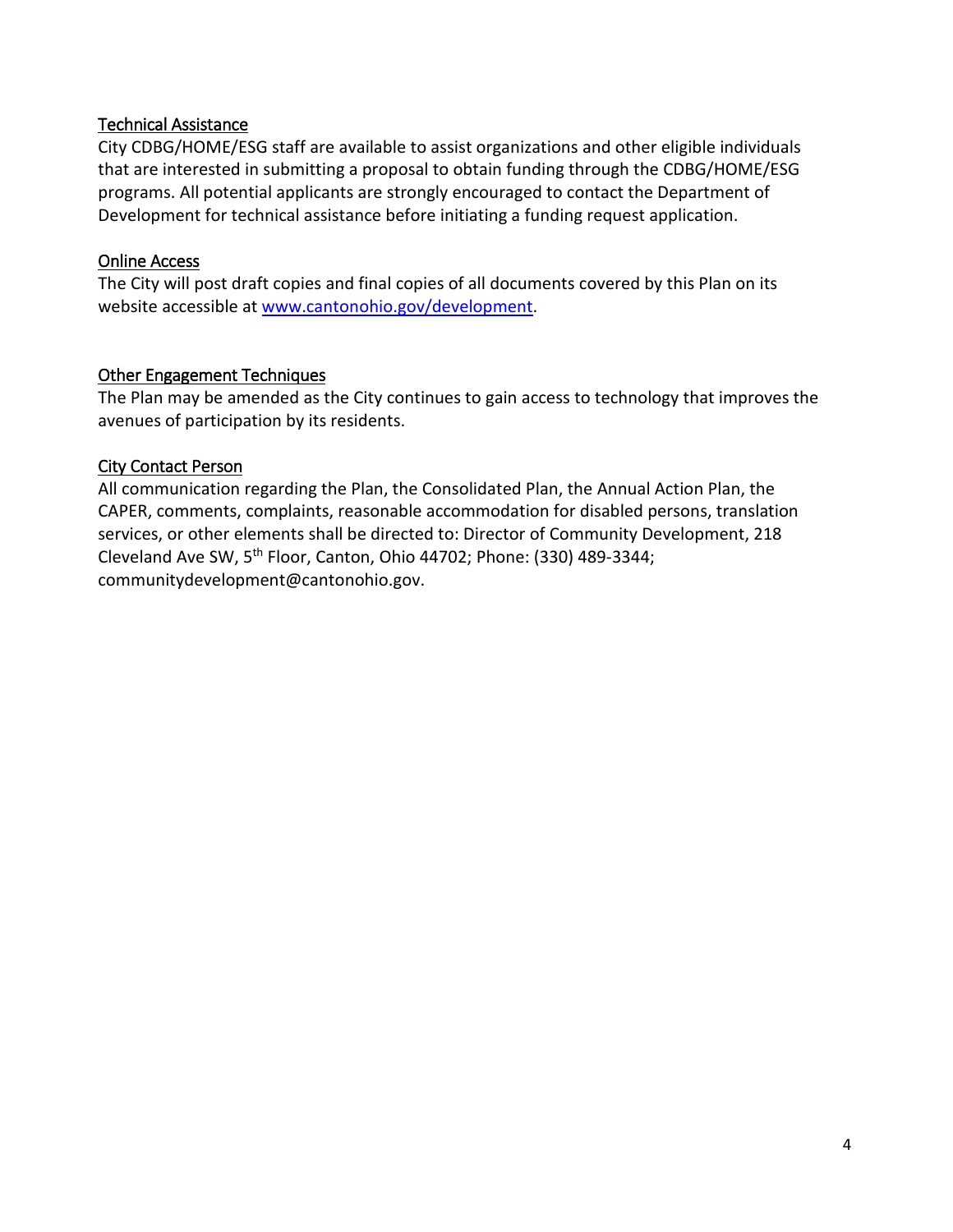# **C. THE CITIZEN PARTICIPATION PLAN**

#### Amendments to the Approved Citizen Participation Plan

The City shall follow the following procedure to amend its approved Citizen Participation Plan (CPP), as needed.

### Amendment Considerations

The City will amend the Plan, as necessary, to ensure adequate engagement and involvement of the public in making decisions related to its HUD programs. Substantial amendments to the Citizen Participation Plan may be required should a provision of the Plan be found by the City to conflict with HUD regulations, or when changes in HUD regulations occur, or based on current HUD guidance. Edits to the Plan that only include updated contact information or editorial changes for clarity will not be released for public review and comment.

#### Draft Amended Plan Review

The draft Amended Plan will be made available for public review for a 15-day period, including weekends, prior to City Council consideration and adoption, and may be done concurrently with the public review, may include virtual meetings and comment process for the Consolidated Plan. Copies of the draft Amended Plan will be made available for review at the following locations:

- Department of Development, 218 Cleveland Ave SW, 5<sup>th</sup> Floor, Canton, Ohio, 44702
- City of Canton website: www.cantonohio.gov/development

To accommodate social distancing and stay-home orders, both the mega waiver and the CARES Act allow public hearings to be held virtually for 2019 and 2020 plans. As a result of the COVID-19 Pandemic and the availability of CARES Act Funds, the review period for Plan amendments will be reduced to 5 days, including weekends.

#### Comments Received on Draft Amended Plan

Written comments will be accepted by the City Contact Person, or a designee, during the public review period.

#### City Council Action

During the public comment period, the Plan will be presented to City Council for consideration and formal action.

#### Submission to HUD

A copy of the Amended Citizen Participation Plan, including a summary of all written comments and those received during the public review period, as well as the City's responses and proof of compliance with the public review and comment period requirement, will be submitted to HUD. A summary of any comments or views not accepted and the reasons therefore shall be supplied to HUD as well.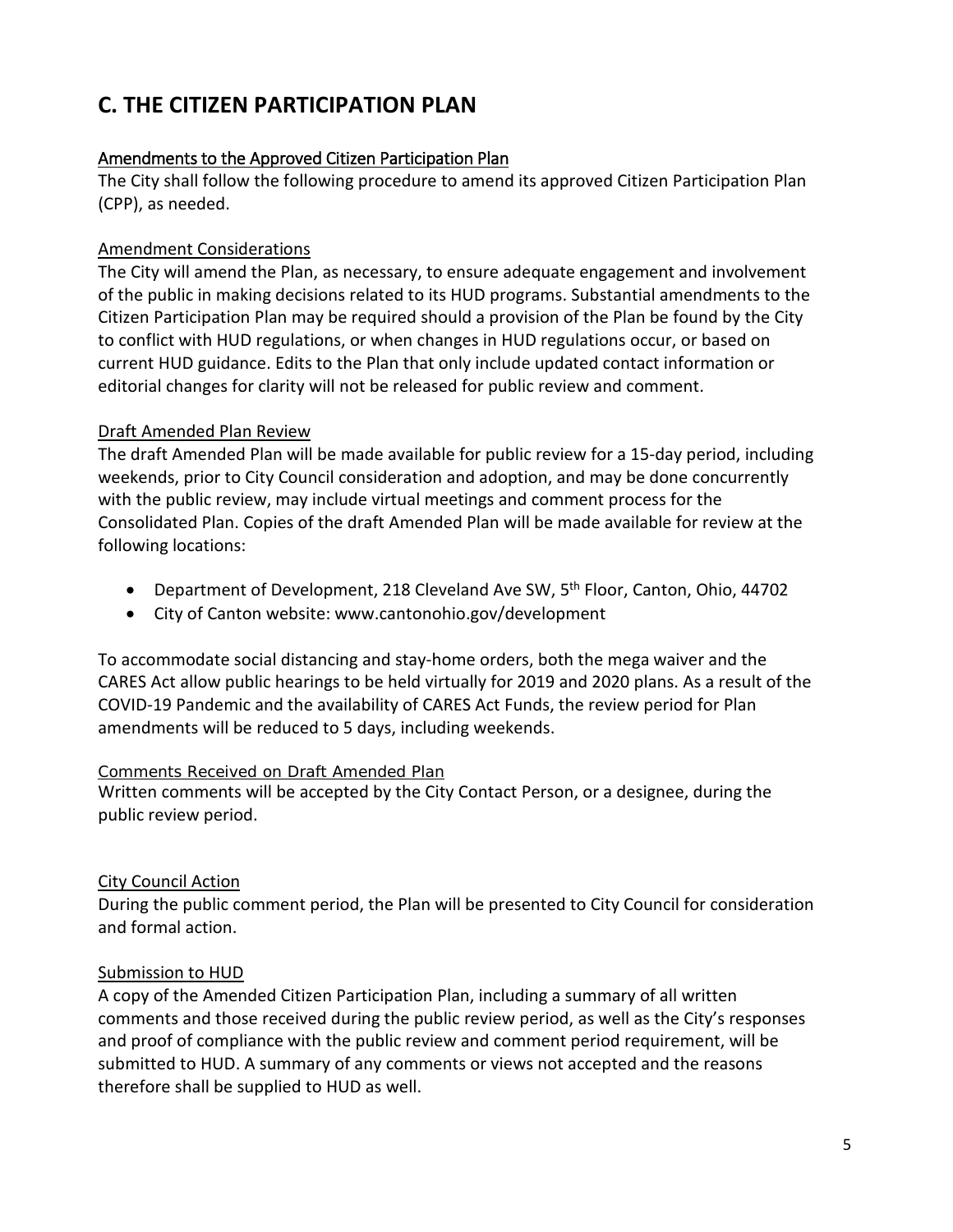#### Plan Access

The approved Amended Citizen Participation Plan will be kept on file at the Department of Development, 218 Cleveland Ave SW, 5<sup>th</sup> Floor, Canton, Ohio 44702.

The plan can be accessed online at: www.cantonohio.gov/development.

Hard copies can be made available to those requesting the approved Amended Plan by contacting the City Contact Person, or a designee.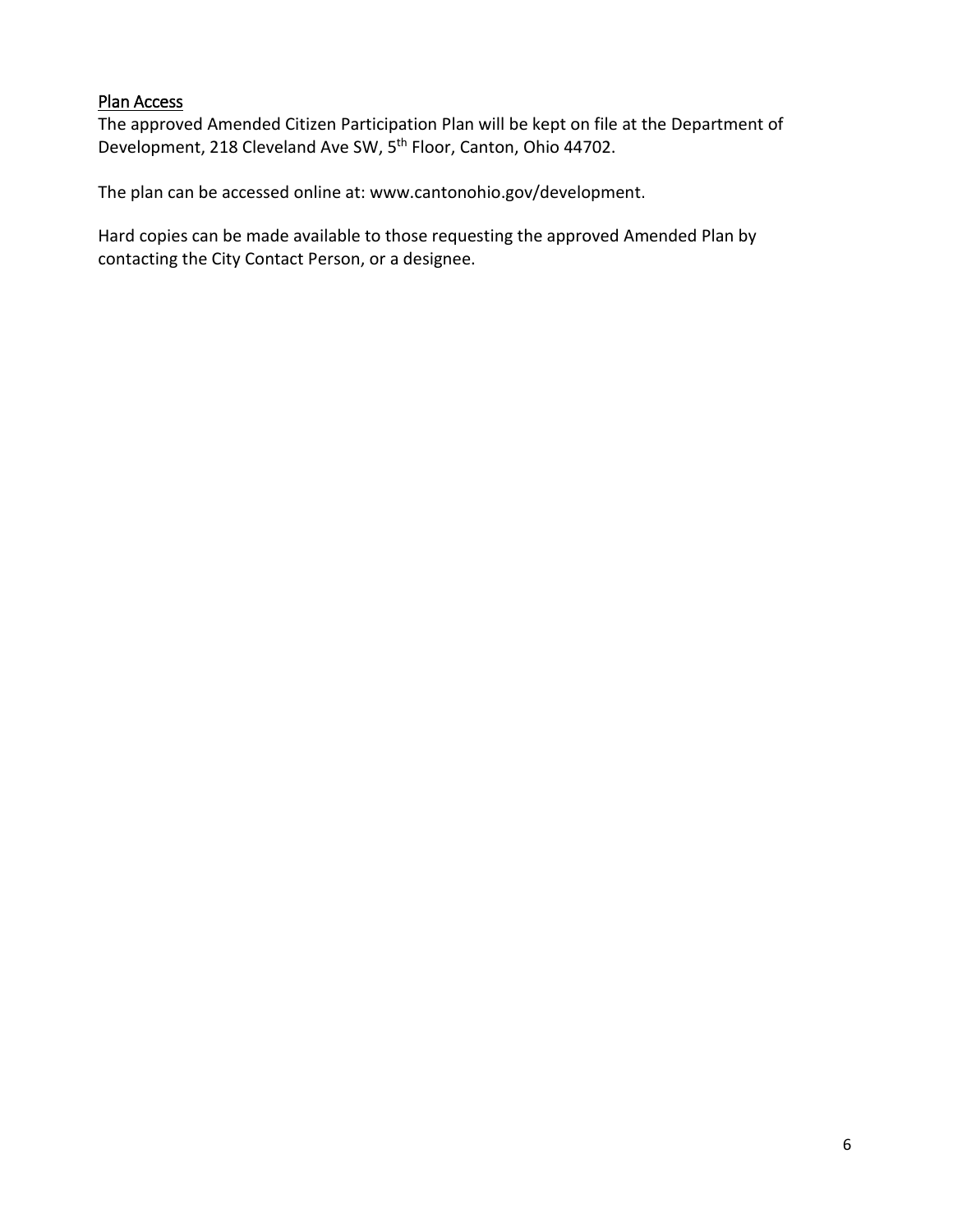# **D. THE CONSOLIDATED PLAN (CP)**

#### Plan Development

To the greatest extent possible, the City will follow the process and procedures described below in the development of its Consolidated Plan (CP). (24 CFR 91.100) [(24 CFR 91.101 (b)]

#### Stakeholder Consultation and Citizen Outreach

In the development of the CP, the City will consult with other public and private agencies including, but not limited to, the following:

- Stark Metropolitan Housing Authority
- Other assisted housing providers
- Social service providers including those focusing on services to minorities, families with children, the elderly, persons with disabilities, persons with HIV/AIDS and their families, homeless persons, and other protected classes
- Community-based and regionally-based organizations that represent protected class members and organizations that enforce fair housing laws
- Regional government agencies involved in metropolitan-wide planning and transportation responsibilities
- Broadband internet service providers and organizations engaged in narrowing the digital divide
- Agencies whose primary responsibilities include the management of flood prone areas, public land or water resources
- Emergency management agencies.

When preparing the portions of the consolidated plan describing the jurisdiction's homeless strategy and the resources available to address the needs of homeless persons, the jurisdiction must consult with the Continuum of Care; public and private agencies that address housing, health, social service, victim services, employment, or education needs of low-income individuals and families; homeless individuals and families, including homeless veterans; youth; and/or other persons with special needs; publicly funded institutions and systems of care that may discharge persons into homelessness (such as health-care facilities, mental health facilities, foster care and other youth facilities, and corrections programs and institutions); and business and civic leaders.

When preparing the portion of the CP concerning lead-based paint hazards, the City shall consult with local or state health and child welfare agencies and examine existing data related to lead-based paint hazards and poisonings, including health department data on the addresses of housing units in which children have been identified as lead-poisoned.

When preparing the description of priority non-housing community development needs, the City will notify adjacent units of local government, to the extent practicable. This shall involve, at a minimum, the City sending a letter to the chief elected official of each adjacent unit of government notifying them of the draft CP and how to access a copy online for review and comment.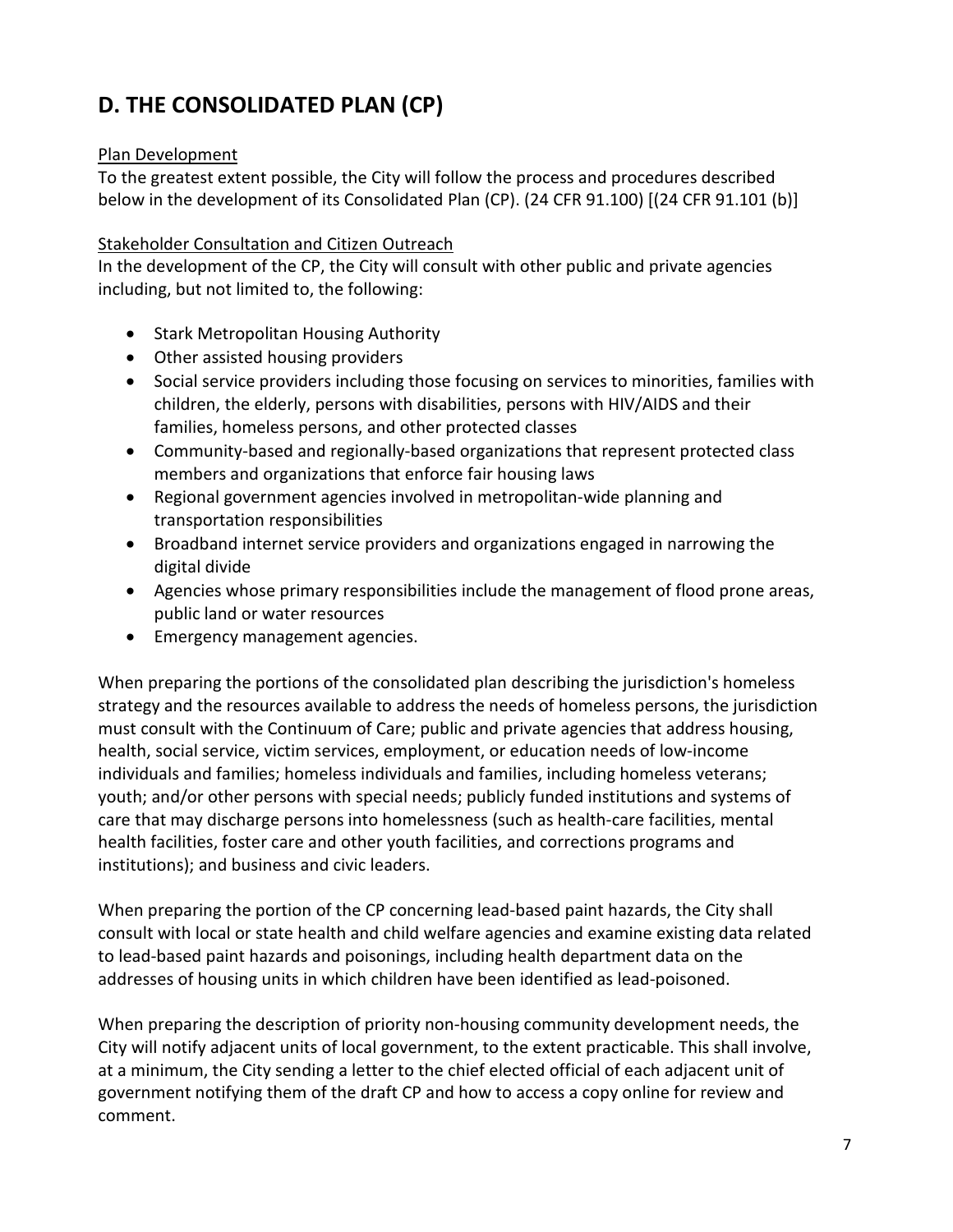A variety of mechanisms may be utilized to solicit input from these persons/service providers/agencies/entities. These include written letters, telephone or in-person interviews, mail surveys, internet-based feedback and surveys, focus groups, and/or consultation workshops.

#### Public Hearings

In accordance with 24 CFR 91.105(e)(1), the City will hold "at least two public hearings per year to obtain residents' views and to respond to proposals and questions, to be conducted at a minimum of two different stages of the program year. Together, the hearings must address housing and community development needs, development of proposed activities, proposed strategies and actions for affirmatively furthering fair housing, and a review of program performance." Per 105(e)(2), at least one of the hearings will be held before the proposed consolidated plan is published for comment.

To accommodate social distancing and stay-home orders, both the mega waiver and the CARES Act allow public hearings to be held virtually for 2019 and 2020 plans. As a result of the COVID-19 Pandemic and the availability of CARES Act Funds, the review period for the Plan will be reduced to 5 days, including weekends.

#### Potential Displacement of Persons

Although the City does not anticipate any residential displacement to occur in the foreseeable future, it is required to describe its plans to minimize the displacement of persons and to assist any persons displaced. When displacement is unavoidable on a temporary or permanent basis, the City will comply with the federal Uniform Relocation Act.

Should displacement of residents be necessary as a result of the use of funds covered by this Plan, the City shall compensate residents who are actually displaced in accordance with *HUD Handbook No. 1378, Tenant Assistance, Relocation and Real Property Acquisition*. This resource is accessible online at:

[https://portal.hud.gov/hudportal/HUD?src=/program\\_offices/comm\\_planning/affordablehous](https://portal.hud.gov/hudportal/HUD?src=/program_offices/comm_planning/affordablehousing/training/web/relocation/displaced) [ing/training/web/relocation/displaced](https://portal.hud.gov/hudportal/HUD?src=/program_offices/comm_planning/affordablehousing/training/web/relocation/displaced)

#### Public Display and Comment Period

As a standard practice, the draft CP will be placed on display for a period of no less than 30 days to encourage public review and comment. The public notice shall include a brief summary and purpose of the CP; the anticipated amounts of funding (including program income, if any); proposed activities likely to result in displacement, if any; plans for minimizing the displacement of persons as a result of CDBG activities, if any; plans to assist persons actually displaced by the activity, if any; the dates of the public display and comment period; the locations where copies of the draft CP can be examined; how comments will be accepted; when the document will be considered for action by City Council; and, the anticipated submission date to HUD.

To accommodate social distancing and stay-home orders, both the mega waiver and the CARES Act allow public hearings to be held virtually for 2019 and 2020 plans. As a result of the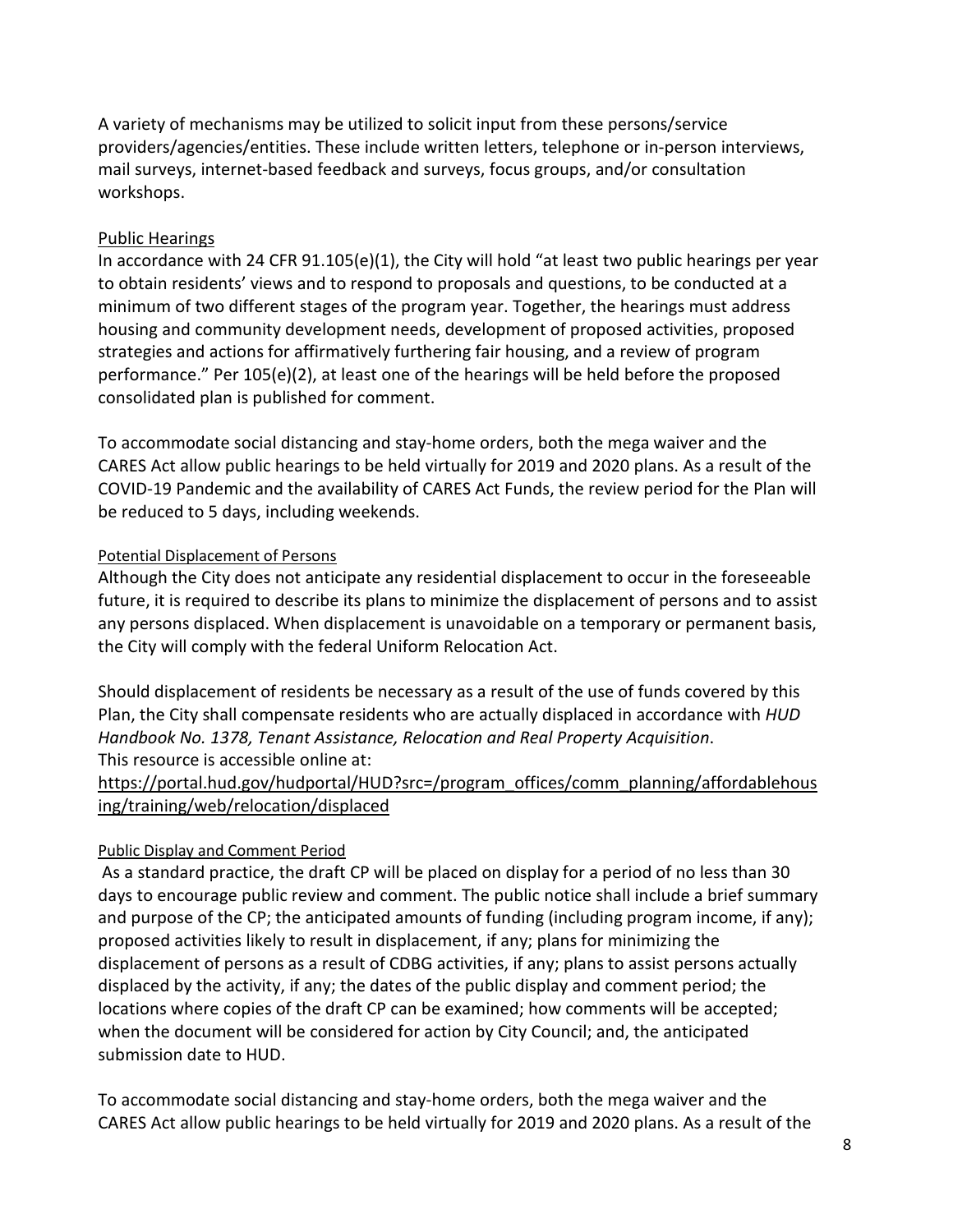COVID-19 Pandemic and the availability of CARES Act Funds, the review period will be reduced to 5 days, including weekends.

Copies of the draft CP will be made available for review at the following locations:

- Department of Development, 218 Cleveland Ave SW,  $5<sup>th</sup>$  Floor, Canton, Ohio, 44702
- City of Canton website: www.cantonohio.gov/development

#### Comments Received on the Draft Consolidated Plan

Written comments will be accepted by the City Contact Person, or a designee, during the public display and comment period. The City will consider any comments or views of City residents received in writing, or orally at the public hearings, in preparing the final CP. A summary of these comments or views, and a summary of any comments or views not accepted and the reasons why, will be attached to the final CP for submission to HUD.

#### City Council Action

During the public comment period, the CP will be presented to City Council for consideration and formal action.

#### Submission to HUD

The CP will be submitted to HUD no less than 45 days before the start of the City's five-year program cycle, unless HUD has issued further guidance.

### Revisions to the Consolidated Plan

According to CFR 24 91.505, there are two types of amendment that may occur with the CP: minor amendments and substantial amendments. An amendment to the approved CP will be considered substantial if the City makes one of the following decisions:

- To make a change in its allocation priorities or a change in the method of distribution of funds;
- To carry out an activity, using funds from any program covered by the Consolidated plan, not previously described in the action plan;
- To remove an activity that is not moving forward; or
- To change the purpose, scope, location, or beneficiaries of an activity.

A minor amendment is a change to a previously adopted Con Plan or AAP Plan that does not meet the thresholds to qualify as a Substantial Amendment. A minor amendment may include:

- Changes of a 50% increase or decrease in the funding of an activity necessary for preserving all the programs and activities identified in a Plan,
- Correction of typographic errors in the original plan, or
- Changes in contact information.

Minor amendments require the approval of the Community Development Director or designated representative.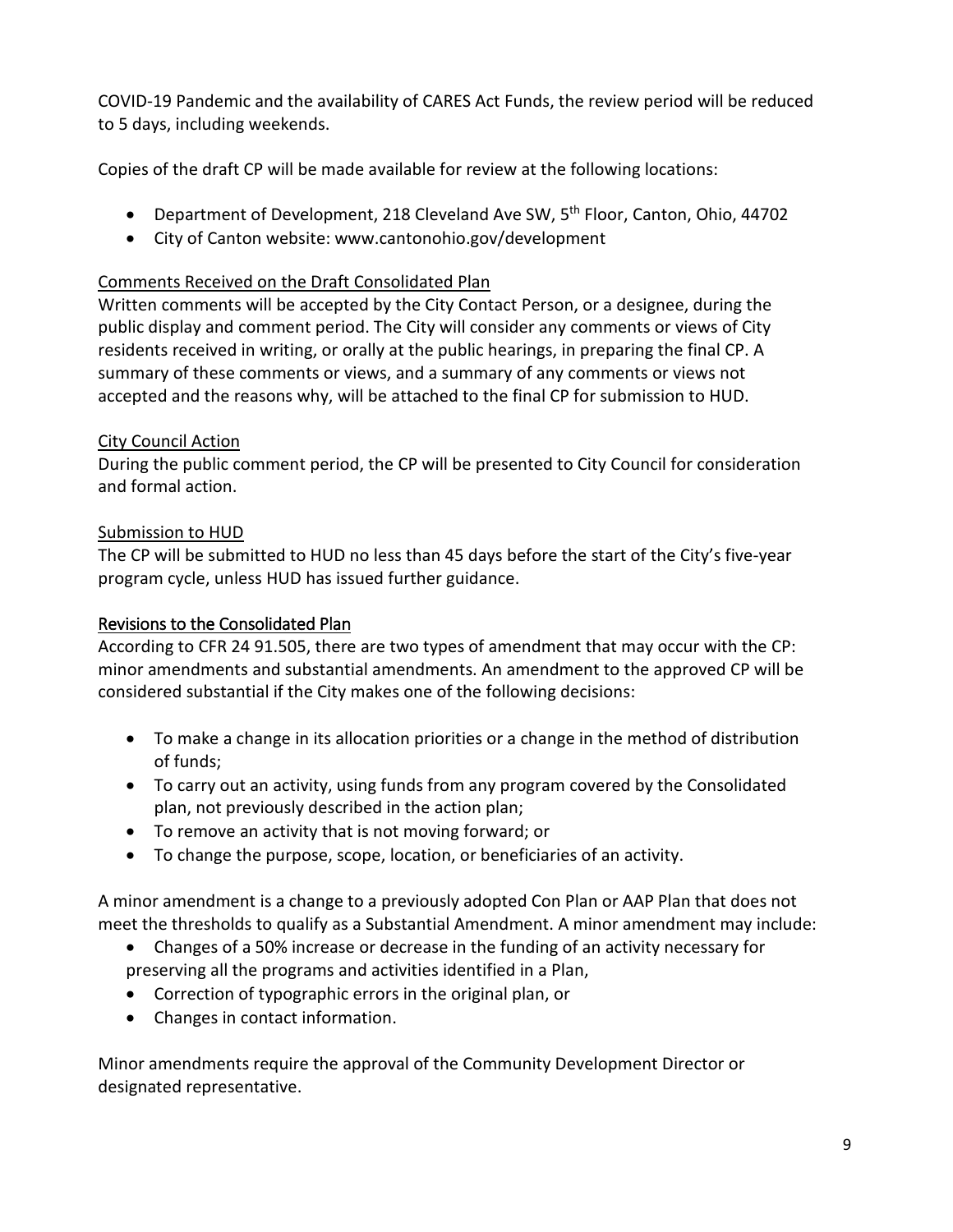The City may choose to submit a copy of each amendment to the CP to HUD as it occurs, or at the end of the program year. Letters transmitting copies of amendments will be signed by the Director of Development.

#### Public Display and Comment Period

As a standard practice, the draft Revised CP will be placed on display for a period of no less than 30 days to encourage public review and comment. The public notice shall include a brief summary of the revisions, the dates of the public display and comment period, the locations where copies of the proposed revised CP can be examined, how comments will be accepted, when the document will be considered for action by City Council, and the anticipated submission date to HUD.

To accommodate social distancing and stay-home orders, both the mega waiver and the CARES Act allow public hearings to be held virtually for 2019 and 2020 plans. As a result of the COVID-19 Pandemic and the availability of CARES Act Funds, the review period for Plan amendments will be reduced to 5 days, including weekends.

Copies of the draft Revised CP will be made available for review at the following locations:

- Department of Development, 218 Cleveland Ave SW, 5<sup>th</sup> Floor, Canton, Ohio, 44702
- City of Canton website: www.cantonohio.gov/development

#### Comments Received on the Draft Revised Consolidated Plan

Written comments will be accepted by the City Contact Person, or a designee, during the public display and comment period. The City will consider any comments or views of City residents received in writing, or orally at public hearings, in preparing the final Revised CP. A summary of these comments or views, and a summary of any comments or views not accepted and the reasons why, will be attached to the final Revised CP for submission to HUD.

#### City Council Action

During the public comment period, the Revised CP will be presented to City Council for consideration and formal action.

#### Submission to HUD

To the greatest extent possible, the AAP will be submitted to HUD no less than 45 days before the start of the City's annual program year.

#### In the Event of a Disaster

In the event of a local, state or federally declared disaster where program funds covered by this Plan may be expended to carry out eligible activities to address the City's disaster response, the City's requirements under this Plan will be streamlined to include:

• The public display and comment period to amend the CP shall be in accordance with Guidance released by HUD.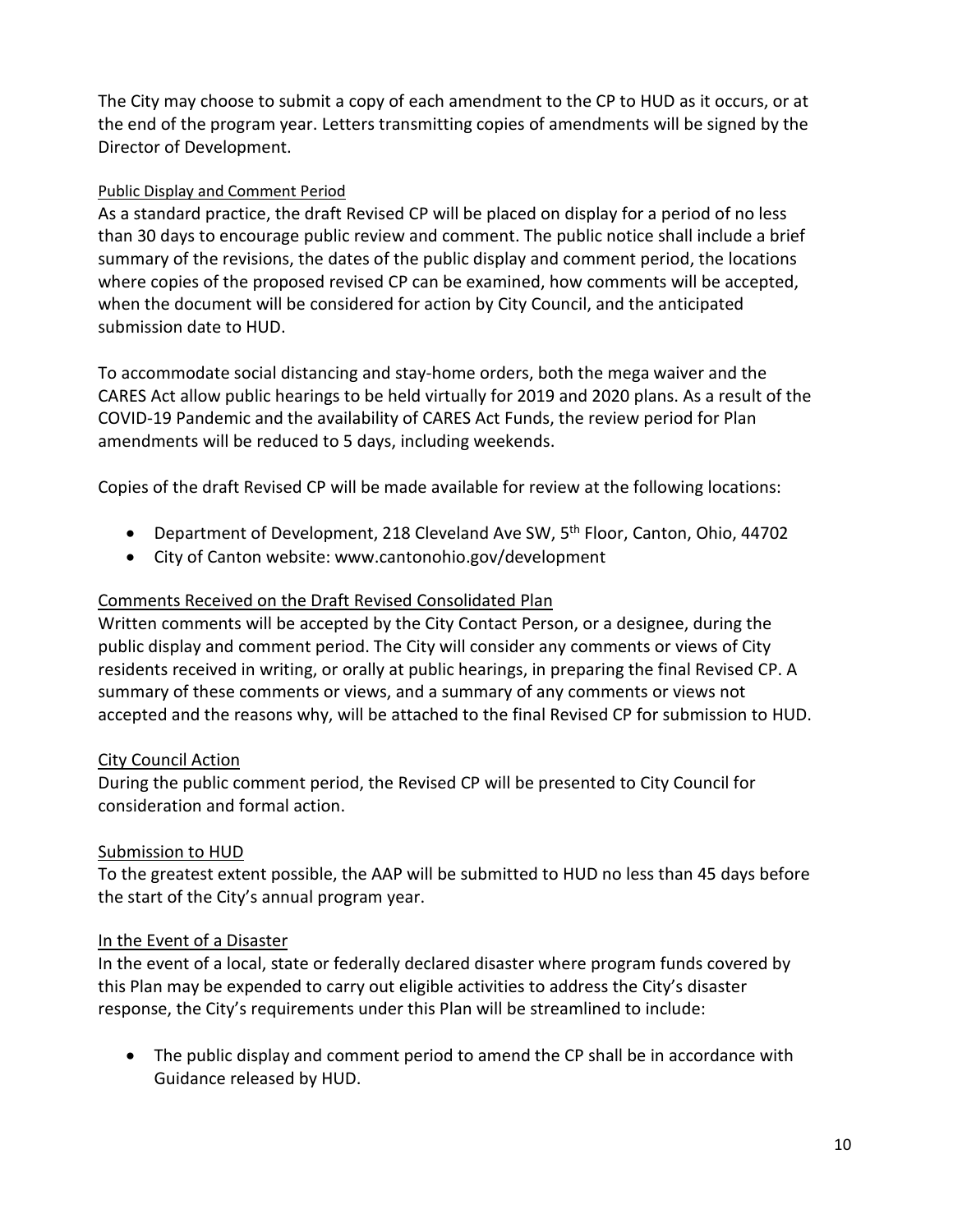- During the public comment period, the Revised CP will be presented to City Council for consideration and formal action.
- The Revised CP will be submitted to HUD upon City Council approval.

#### Plan Access

The Revised CP will be kept on file at the Department of Development, 218 Cleveland Ave SW, 5<sup>th</sup> Floor, Canton, Ohio 44702.

The plan can be accessed online at: www.cantonohio.gov/development

Hard copies can be made available to those requesting the approved Amended CP by contacting the City Contact Person, or a designee.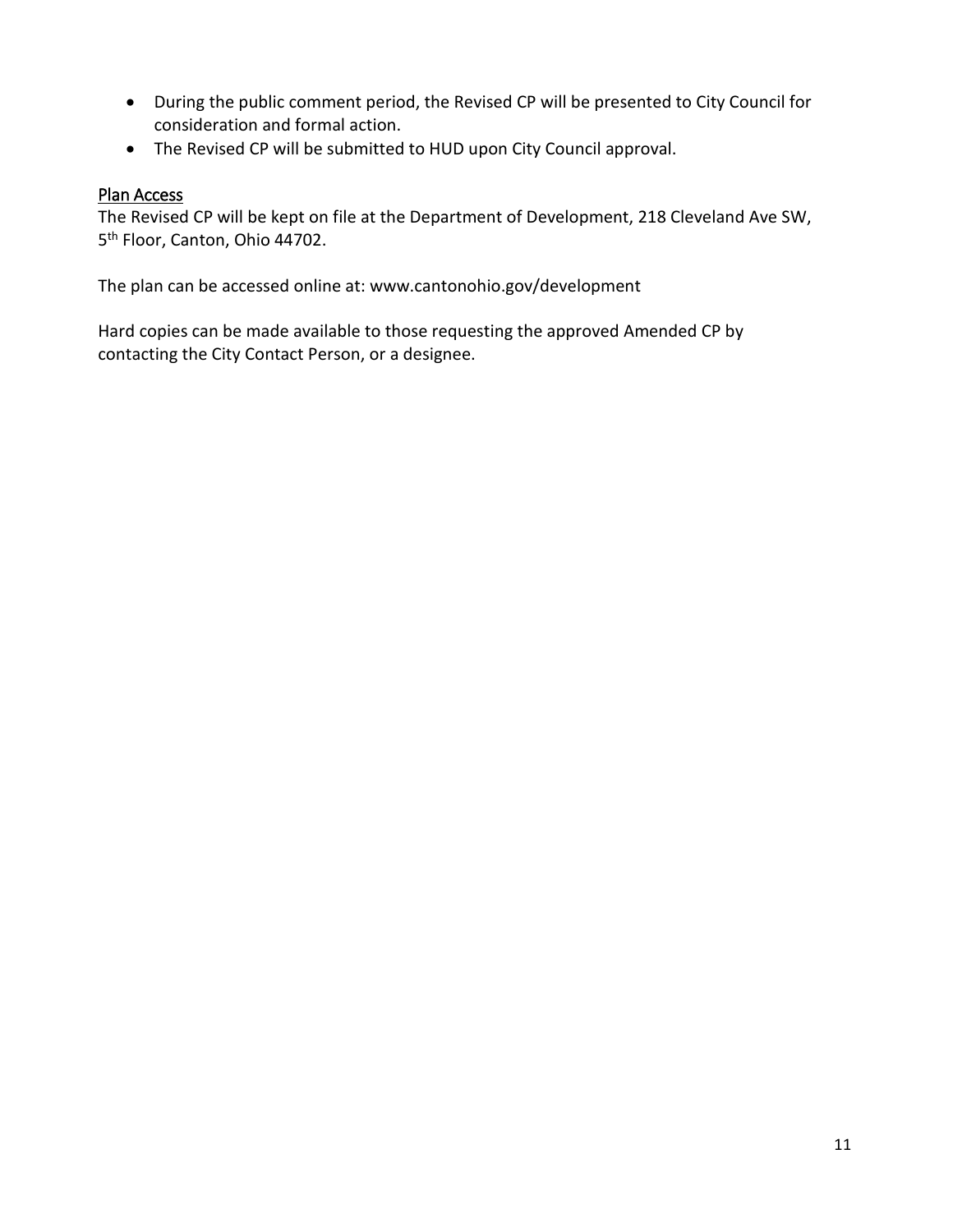# **E. THE ANNUAL ACTION PLAN (AAP)**

The Annual Action Plan (AAP) is a component of the Consolidated Plan, and it describes the City's proposed use of available federal and other resources to address the priority needs and specific objectives in the CP for each program year; the City's method for distributing funds to local non-profit organizations; and, the geographic areas of the City to which it will direct assistance.

#### Plan Development

To the greatest extent possible, the City will follow the process and procedures described below in the development of its AAP.

#### Public Hearings

In accordance with 24 CFR 91.105(e)(1), the City will hold "at least two public hearings per year to obtain residents' views and to respond to proposals and questions, to be conducted at a minimum of two different stages of the program year. Together, the hearings must address housing and community development needs, development of proposed activities, proposed strategies and actions for affirmatively furthering fair housing, and a review of program performance." Per 105(e)(2), at least one of the hearings will be held before the proposed consolidated plan is published for comment.

The public hearings conducted for the Year 1 AAP may be conducted concurrently with the required public hearings for the five-year Consolidated Plan.

#### Public Display and Comment Period

As a standard practice, the draft AAP will be placed on display for a period of no less than 30 days to encourage public review and comment. The public notice shall include a brief summary of the AAP, the anticipated amounts of funding (including program income, if any), the dates of the public display and comment period, the locations where copies of the draft AAP can be examined, how comments will be accepted, when the document will be considered for action by City Council, and the anticipated submission date to HUD.

To accommodate social distancing and stay-home orders, both the mega waiver and the CARES Act allow public hearings to be held virtually for 2019 and 2020 plans. As a result of the COVID-19 Pandemic and the availability of CARES Act Funds, the review period for the Plan will be reduced to 5 days, including weekends.

Copies of the draft AAP will be made available for review at the following locations:

- Department of Development, 218 Cleveland Ave SW, 5<sup>th</sup> Floor, Canton, Ohio, 44702
- City of Canton website: www.cantonohio.gov/development

## Comments Received on the Draft Annual Action Plan

Written comments will be accepted by the City Contact Person, or a designee, during the public display and comment period. The City will consider any comments or views of City residents received in writing, or orally at the public hearings, in preparing the final AAP. A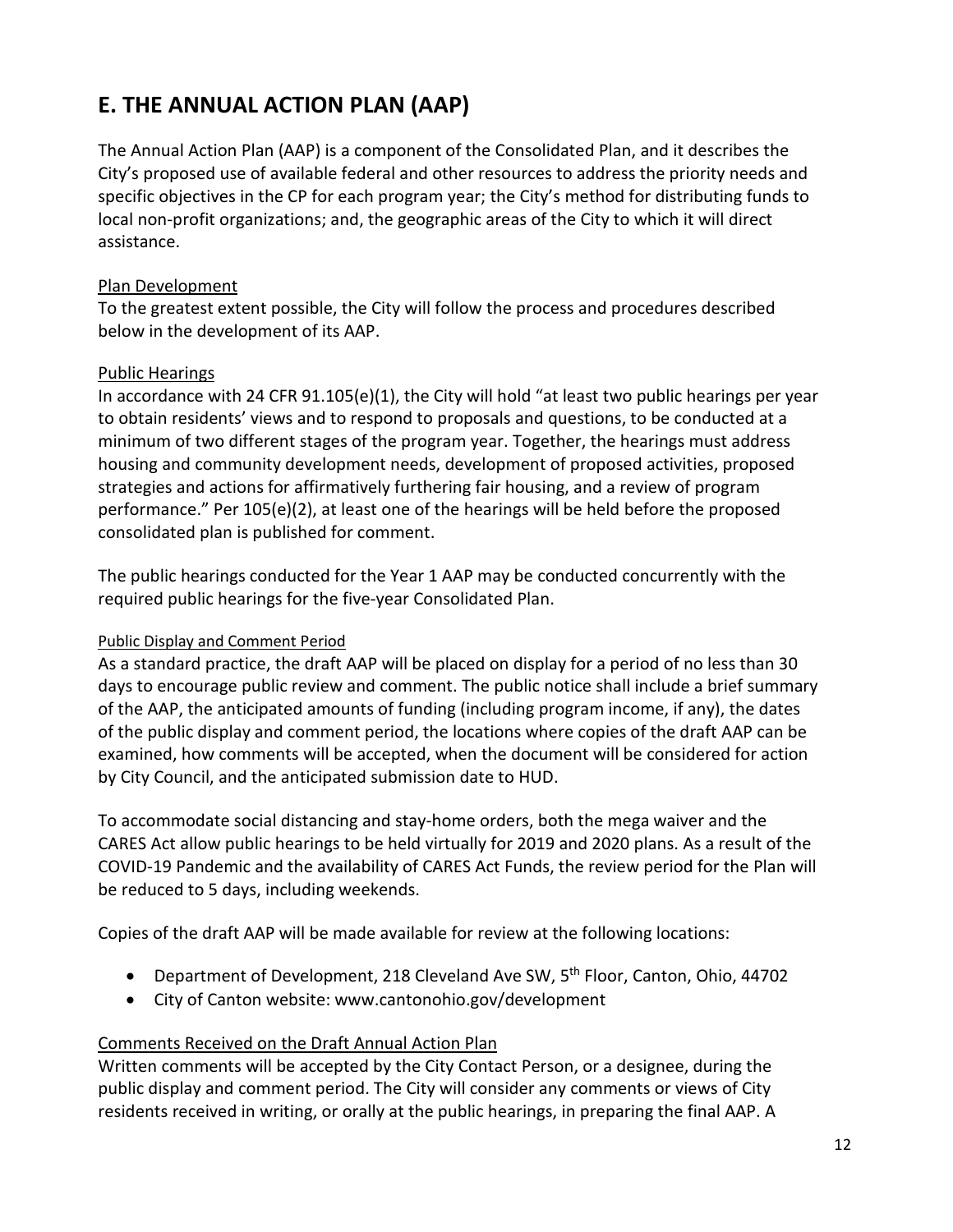summary of these comments or views, and a summary of any comments or views not accepted and the reasons why, will be attached to the final AAP for submission to HUD.

#### City Council Action

During the public comment period, the AAP will be presented to City Council for consideration and formal action.

#### Submission to HUD

As a standard practice, the AAP will be submitted to HUD no less than 45 days before the start of the City's annual program year. In the event of a disaster the City will follow guidance issued by HUD.

#### Revisions to the Annual Action Plan

According to CFR 24 91.505, there are two types of amendment that may occur with the AAP: minor amendments and substantial amendments. An amendment to the approved AAP will be considered substantial if the City makes one of the following decisions:

- To make a change in its allocation priorities or a change in the method of distribution of funds;
- To carry out an activity, using funds from any program covered by the Consolidated plan, not previously described in the action plan;
- To remove an activity that is not moving forward; or
- To change the purpose, scope, location, or beneficiaries of an activity.

A minor amendment is a change to a previously adopted Con Plan or AAP Plan that does not meet the thresholds to qualify as a Substantial Amendment. A minor amendment may include:

- Changes of a 50% increase or decrease in the funding of an activity necessary for preserving all the programs and activities identified in a Plan,
- Correction of typographic errors in the original plan, or
- Changes in contact information.

Minor amendments require the approval of the Community Development Director or designated representative.

The City may choose to submit a copy of each amendment to the AAP to HUD as it occurs, or at the end of the program year. Letters transmitting copies of amendments will be signed by the Community Development Director.

## Public Display and Comment Period

As a standard practice, the draft Revised AAP will be placed on display for a period of no less than 30 days to encourage public review and comment. The public notice shall include a brief summary of the revisions, the dates of the public display and comment period, the locations where copies of the draft AAP can be examined, how comments will be accepted, when the document will be considered for action by City Council, and the anticipated submission date to HUD.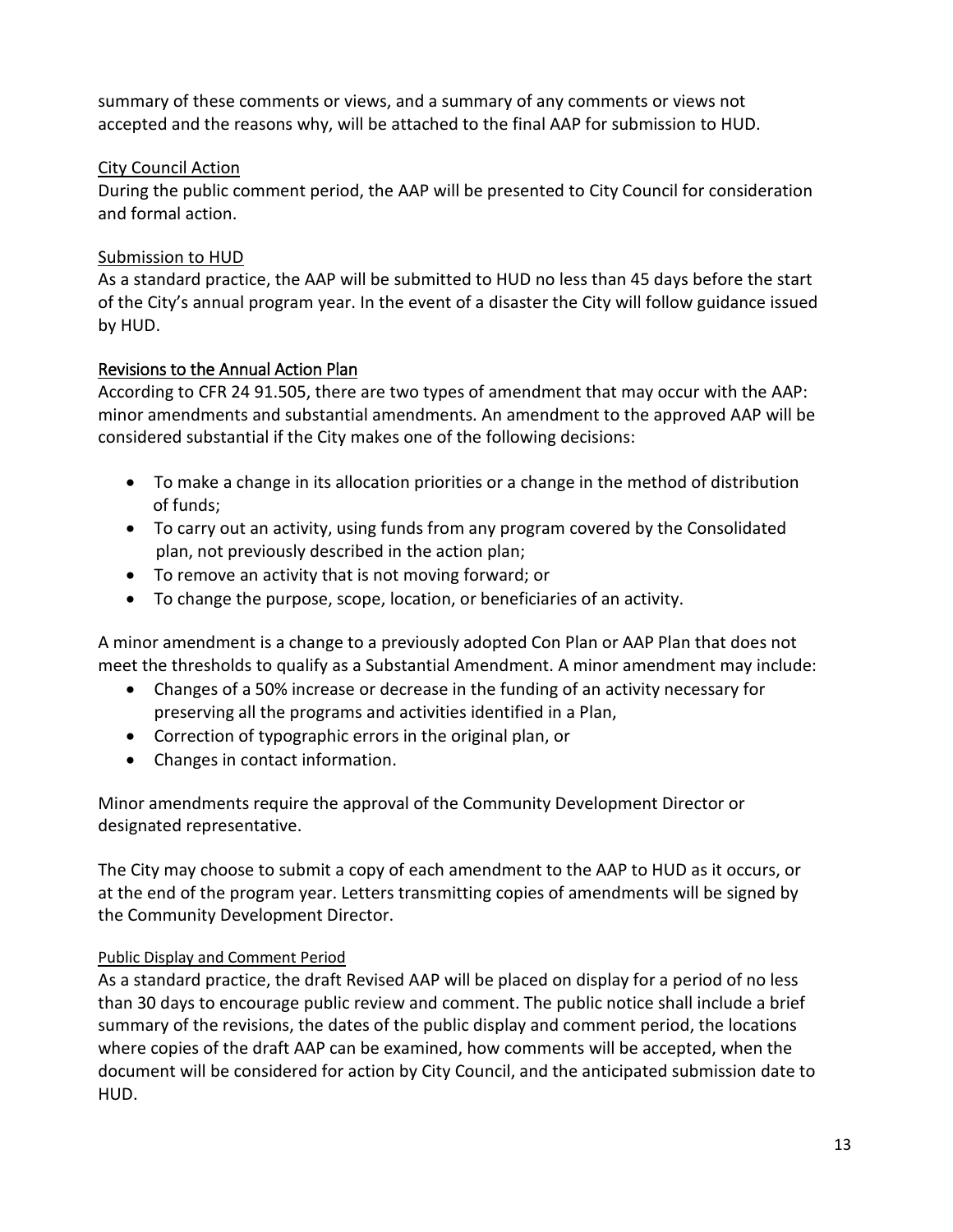To accommodate social distancing and stay-home orders, both the mega waiver and the CARES Act allow public hearings to be held virtually for 2019 and 2020 plans. As a result of the COVID-19 Pandemic and the availability of CARES Act Funds, the review period Plan amendments will be reduced to 5 days, including weekends.

Copies of the draft Revised AAP will be made available for review at the following locations:

- Department of Development, 218 Cleveland Ave SW, 5<sup>th</sup> Floor, Canton, Ohio, 44702
- City of Canton website: www.cantonohio.gov/development

#### Comments Received on the Draft Revised Annual Action Plan

Written comments will be accepted by the City Contact Person, or a designee, during the public display and comment period. The City will consider any comments or views of City residents received in writing, or orally at public hearings, in preparing the final Revised AAP. A summary of these comments or views, and a summary of any comments or views not accepted and the reasons why, will be attached to the final Revised AAP for submission to HUD.

#### City Council Action

During the public comment period, the Revised AAP will be presented to City Council for consideration and formal action.

#### Submission to HUD

The Revised AAP will be submitted to HUD following the end of the public display and comment period.

#### In the Event of a Disaster

In the event of a local, state or federally declared disaster where program funds covered by this Plan may be expended to carry out eligible activities to address the City's disaster response, the City's requirements under this Plan will be streamlined to include:

- The public display and comment period to amend the AAP shall be in accordance with Guidance released by HUD.
- During the public comment period, the Revised AAP will be presented to City Council for consideration and formal action.
- The Revised AAP will be submitted to HUD upon City Council approval.

## Plan Access

The Revised AAP will be kept on file at the Department of Development, 218 Cleveland Ave SW, 5<sup>th</sup> Floor, Canton, Ohio 44702.

The plan can be accessed online at www.cantonohio.gov/development. Hard copies can be made available to those requesting the approved Amended Plan by contacting the City Contact Person, or a designee.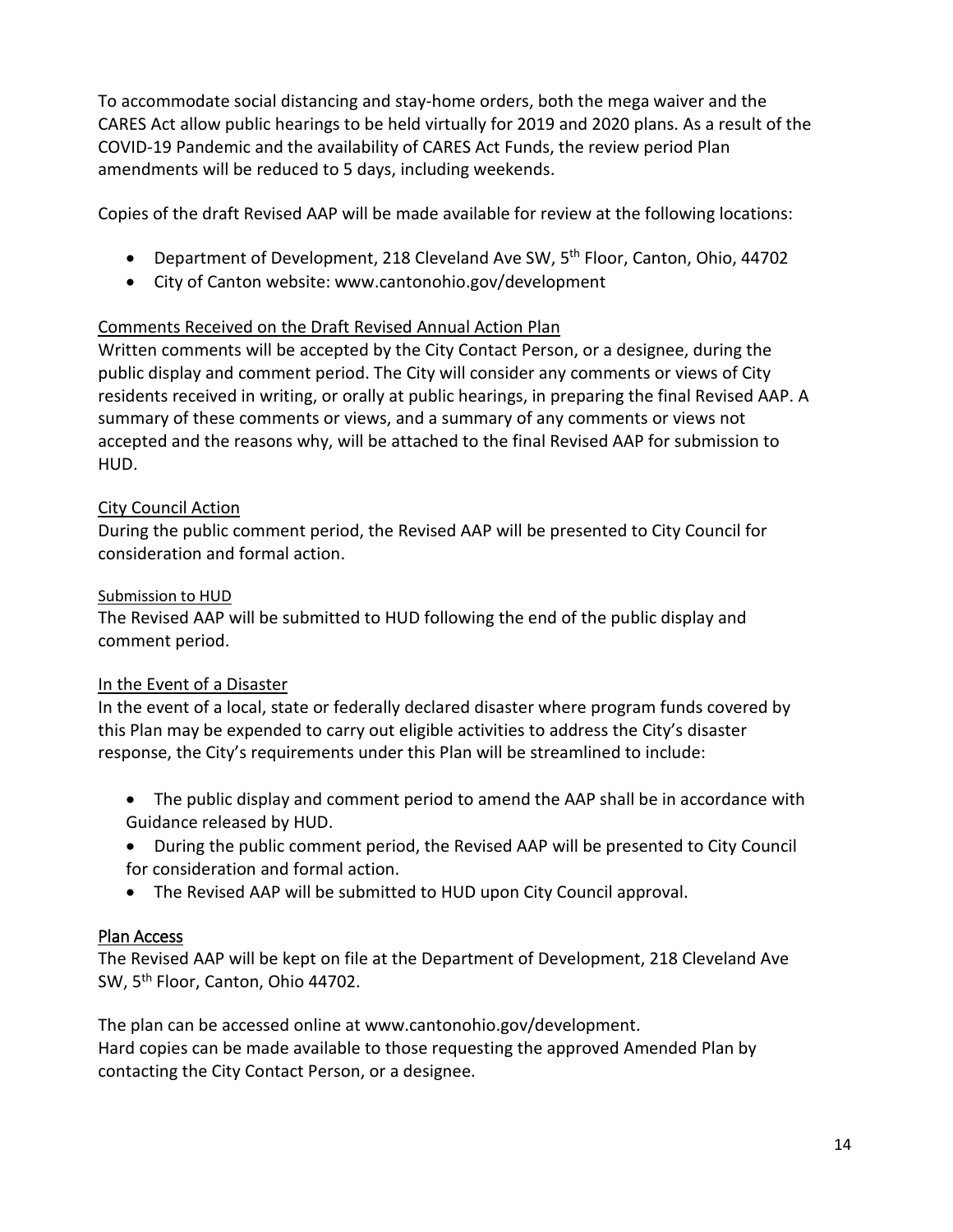#### **F. CONSOLIDATED ANNUAL PERFORMANCE AND EVALUATION REPORT (CAPER)**

#### Report Development

As a standard practice, the City shall follow the following procedure in the drafting and adoption of its Consolidated Annual Performance and Evaluation Report (CAPER).

#### Report Considerations

The Department of Development will evaluate and report the accomplishments and expenditures of the previous program year for CDBG, HOME and ESG funds and draft the CAPER in accordance with HUD requirements.

#### Public Display and Comment Period

As a standard practice, the draft CAPER will be placed on display for a period of no less than 15 days to encourage public review and comment. Public notice of the display and comment period will be published in the Repository before the comment period begins with accommodation for persons with disabilities and non-English speakers in accordance with this Plan. The public notice shall include a brief summary and purpose of the CAPER, a summary of program expenditures, a summary of program performance, the dates of the public display and comment period, the locations where copies of the draft CAPER can be examined, how comments will be accepted, and the anticipated submission date to HUD.

To accommodate social distancing and stay-home orders, both the mega waiver and the CARES Act allow public hearings to be held virtually for 2019 and 2020 plans. As a result of the COVID-19 Pandemic and the availability of CARES Act Funds, the review period will be reduced to 5 days, including weekends.

Copies of the draft CAPER will be made available for review at the following locations:

- Department of Development, 218 Cleveland Ave SW, 5<sup>th</sup> Floor, Canton, Ohio, 44702
- City of Canton website: www.cantonohio.gov/development

#### Comments Received on the Draft CAPER

Written comments will be accepted by the City Contact Person, or a designee, during the public display and comment period. The City will consider any comments or views of City residents received in writing in preparing the final CAPER. A summary of these comments or views, and a summary of any comments or views not accepted and the reasons why, will be attached to the final CAPER for submission to HUD.

#### Submission to HUD

As a standard practice, the CAPER will be submitted to HUD within 90 days following the end of the City's annual program year.

In the event of a disaster the City will follow guidance issued by HUD.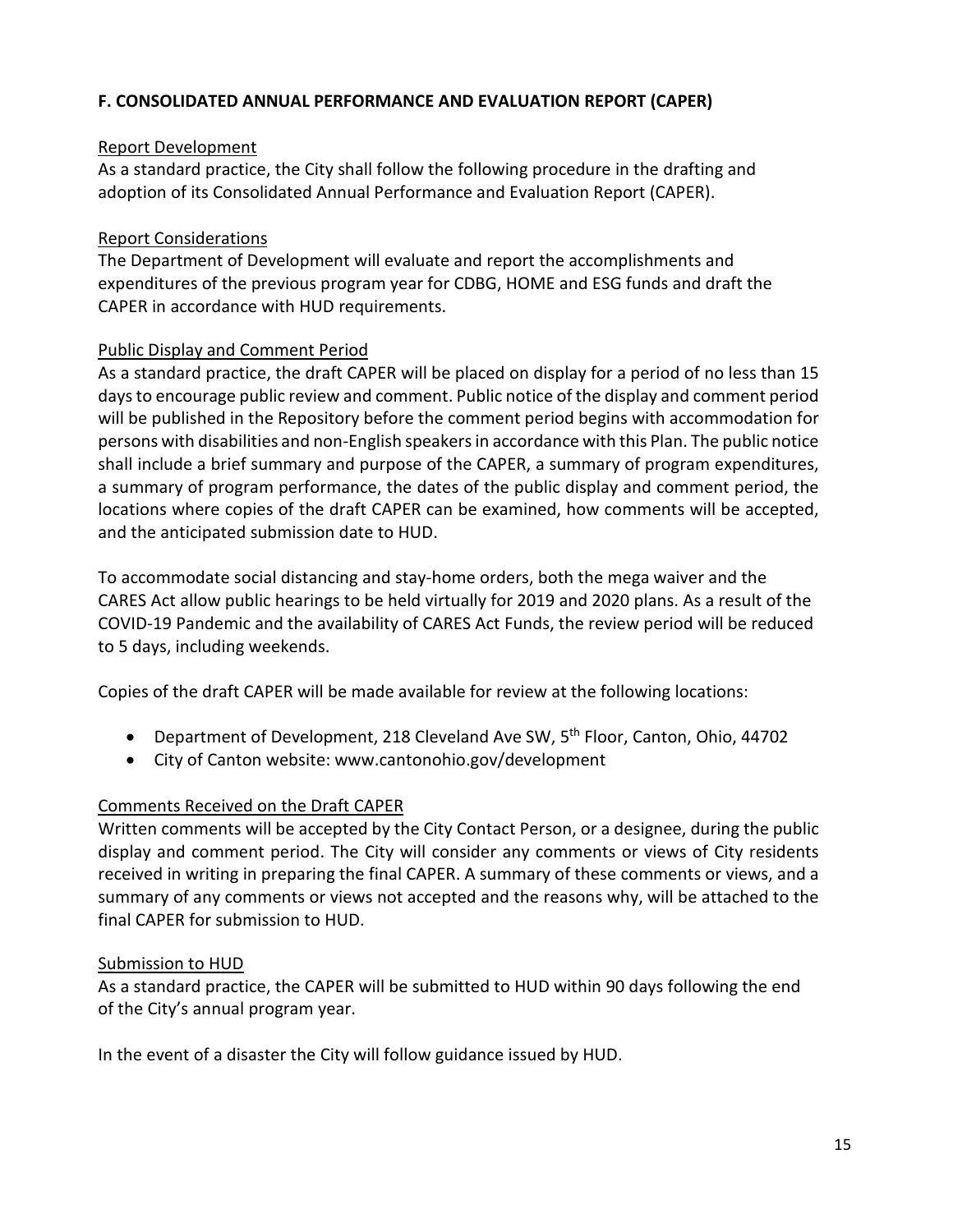## **G. SECTION 108 LOAN GUARANTEE PROGRAM**

#### Development of Section 108 Loan Guarantee Application

Applications for assistance filed by the City for Section 108 Loan Guarantee assistance authorized under HUD regulation 24 CFR Part 570, Subpart M, are subject to all provisions set forth within this Plan. Such applications for Section 108 assistance may be included as part of the Consolidated Planning process or may be undertaken separately anytime during the City's program year.

Before the City submits an application for Section 108 loan guarantee assistance, the City will make available to citizens, public agencies and other interested parties information that includes the amount of assistance the City expects to be made available (including program income), the range of activities that may be undertaken, the estimated amount that will benefit persons of low- and moderate-income, and any activities likely to result in displacement.

#### Public Display and Comment Period

As a standard practice, the City will publish its proposed Section 108 loan application for review and comment. The public notice shall include a summary describing the contents and purpose of the application and listing the locations where the entire application may be examined. An application for Section 108 Loan Guarantee funding shall be made available for public review for a 30-day period prior to consideration and submission to HUD and may be done concurrently with the public review and comment process for the Consolidated Plan.

Copies of the proposed Section 108 loan application will be made available for review at the following locations:

- Department of Development, 218 Cleveland Ave SW, 5<sup>th</sup> Floor, Canton, Ohio, 44702
- City of Canton website: www.cantonohio.gov/development

#### Comments Received on the Proposed Section 108 Application

Written comments will be accepted by the Contact Person, or a designee, during the public display and comment period. The City will consider any comments or views of City residents received in writing in preparing the final application. A summary of these comments or views, and a summary of any comments or views not accepted and the reasons why, will be attached to the final application for submission to HUD.

#### Submission to HUD

The Section 108 Loan Application will be submitted to HUD.